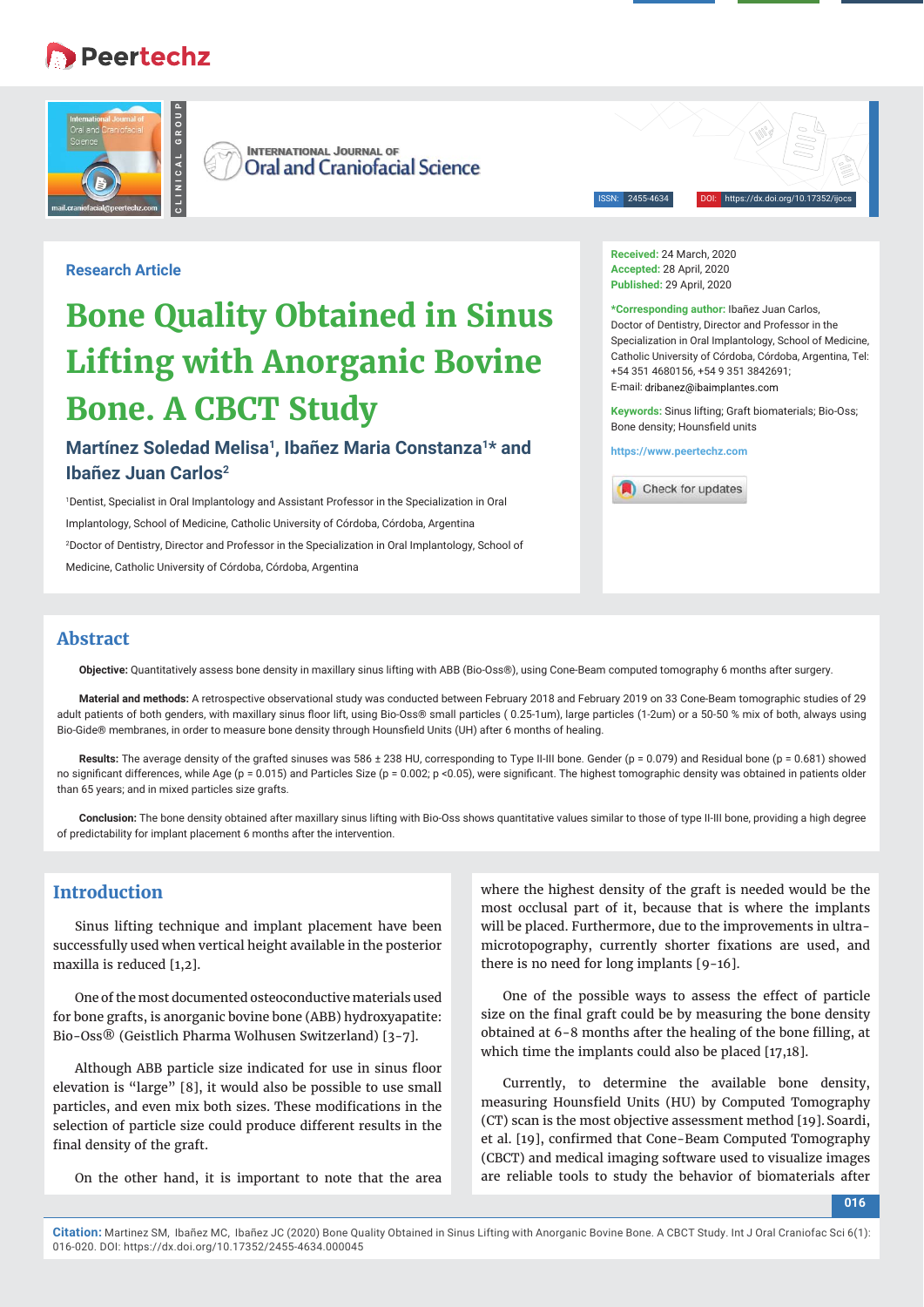sinus augmentation procedures. Several authors achieved similar conclusions in relation to the effective of CBCT for sinus lifting evaluation [17,20,21].

The present research was proposed to determine the bone quality obtained 6 months after performing maxillary sinus lifting with lateral window open using piezo surgery and filled with Bio-Oss® with different particle sizes, especially in the middle inferior portion of the graft, through measure density in CBCT scans.

#### **Material and methods**

A retrospective observational study was carried out between February 2018 to February 2019. CBCT of 29 patients of the Career of Specialization in Oral Implantology were analyzed; all of them adults (54 years old average) and both genders ( $f = 13$ ,  $M = 20$ ) who received sinus lifting filled with ABB (Bio-Oss $\circledR$ ) and using native collagen membrane (Bio-Gide®), in order to measure after 6 months the bone density obtained using software based in HU measurements. Sample size (33 sinuses) was established based on similar research papers. Cordaro, et al. [22], compared 48 sinuses regenerated with Bio-Oss® in 37 patients; Seiler, et al. [18], studied 26 maxillary sinuses grafted with ABB and measured HU in CBCT.

Successive non-probabilistic sampling was performed until the sample size was completed according to the established inclusion criteria.

**Inclusion Criteria:** CBCT of patients of both genders aged from 41 to 70 who had received unilateral or bilateral maxillary sinus lifting performed with piezo-surgery and filled with ABB (Bio-Oss®) and native collagen membrane (Bio-Gide®) for closing the lateral window.

All the patients signed an informed consent form and the study was carried out in accordance with the International Ethical Guidelines for the Research and Biomedical Experimentation on Human Beings (Declaration of Helsinki 2008), ensuring the protection and confidentiality of patient data.

#### **Surgical protocol**

The surgeries were carried out during the regular courses of the Career of Specialization in Oral Implantology of the Catholic University of Cordoba, Argentine. Each patient was treated by different operators, although they were instructed exactly under the same protocol.

Lateral window sinus elevation technique [23], using piezo surgery [24], was used in all cases. The graft material was ABB (Bio-Oss®) in its two sizes, small particles (0.25-1um)  $n=$  11, large particles (1-2um)  $n=$  19 or a 50-50 % mix of both, n=3, always using native collagen membranes (Bio-Gide®) hydrated with saline solution [25].

Measurement of bone density in tomographic studies.

CBCT were studied before and after 6 months of sinus surgery. DICOM images were taken by a Kodak 9000 tomographer. (Kodak-Carestream Health, CS 9300, NY, USA) in a digital dental diagnostic center (Córdoba, Argentina) and were analyzed with Blue Sky Plan 3 software (Blue Sky Bio, USA).

All the measurements were performed by the same operator.

In pre-surgical tomographies, the measurement of the maxillary residual bone was taken at the point of lowest height in the affected areas in a sagittal section (Figure 1a,b).

In CBCTs taken 6 months after sinus lifting, the area with the greatest volume of the graft was located in a sagittal section in the center of the ridge. Measurements of bone density (HU) were taken in three points:

anterior point: 1 mm from the (horizontal) junction of the alveolar crest or floor of the maxillary sinus with the lateral wall of the nostrils (vertical).

midpoint: 1 mm from the sinus floor in the lowest portion of the residual bone.

posterior point: 1 mm from the junction of the sinus floor with the posterior wall of the maxillary sinus.

Three HU measurements were taken for each sector; that is to say, a total of 9 measurements were made moving the measurements apically 1.2 mm from the first measurement and 1.2mm apically again (Figure 2).

Finally, the residual bone height was measured again in three different points.

All these measurements were transcribed in a spreadsheet taking the average values of each group.



**Figure 1:** a- Illustrative images of the measurement of remnant bone (point of lowest height of the defect) in pre-surgical tomography in sagittal section; b- illustrative image of remnant bone in panoramic section.



**017 Figure 2:** HU measurements: - anterior, middle and posterior in panoramic section, based on anterior, middle and posterior reference points.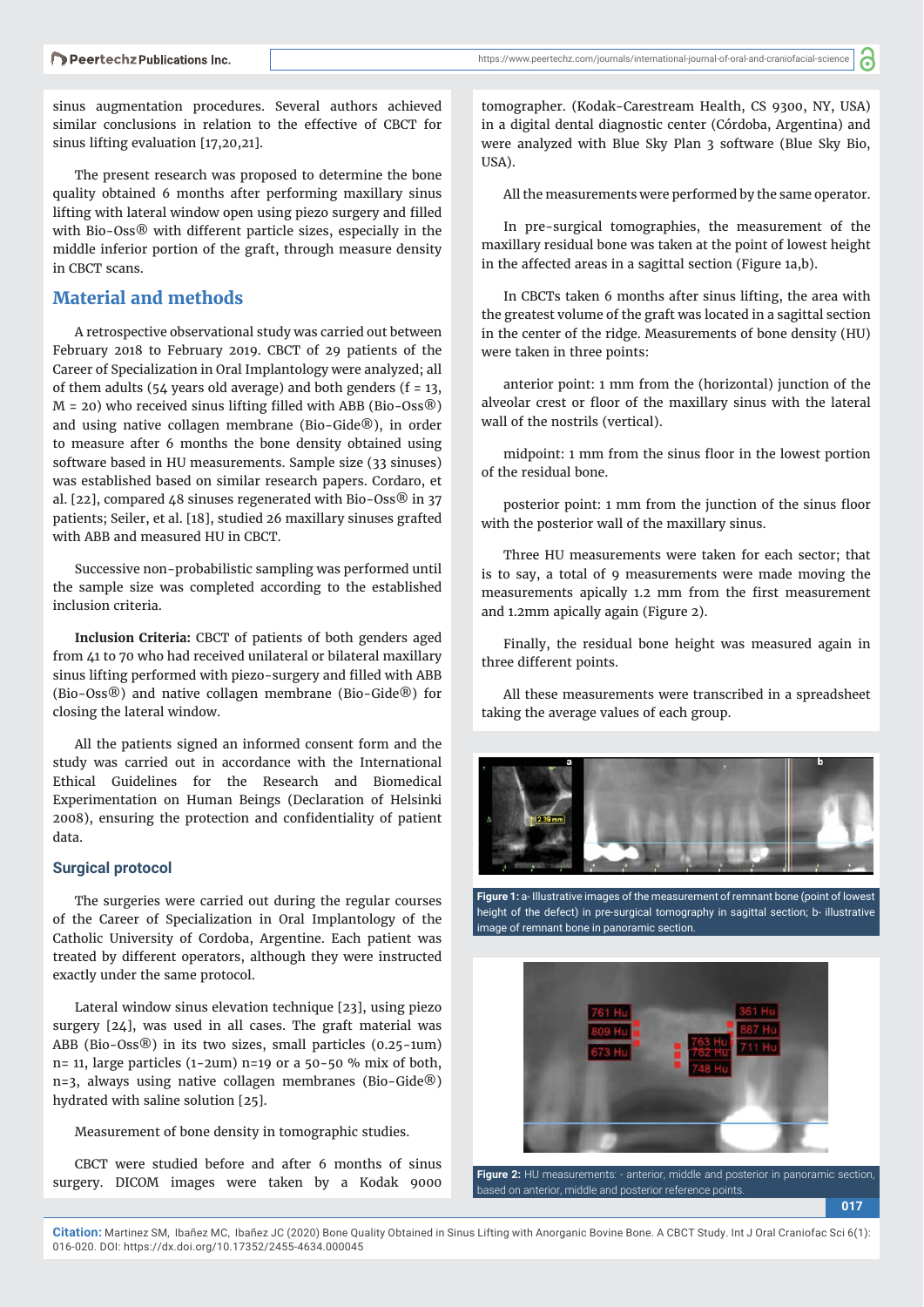https://www.peertechz.com/journals/international-journal-of-oral-and-craniofacial-science

'n

The variables analyzed were the following:

- Particle sizes, thickness of remnant bone, age, gender, and distance to remnant bone.

#### **Statistical analysis of the data**

Tomographic density contrasts according to the categories were carried out using parametric tests (Student test, one-way ANOVA and repeated measures ANOVA and Tukey post hoc test) and non-parametric tests (Mann-Whitney) according to distribution type for each evaluated factor: particle size, remnant bone thickness, age and gender. The Pearson correlation test was used to analyze the correlation between radiographic density and distance to remnant bone. For all tests the level of statistical significance was set at 0.05.

#### **Results**

The average tomographic density of the grafted sinuses was 586  $\pm$  238 HU (mean  $\pm$  standard deviation). This value corresponds to Type II - III bone considering the classification proposed by Lekholm and Zarb [26], (500-850 HU) and Type II considering Norton's and Gamble's [27], classification.

#### **Radiographic density according to the particle size of the graft material**

Table 1 shows the results in relation to particle sizes. The cases grafted with mixed particles of both sizes (small and large) recorded the higher radiographic density. The differences obtained were significant.

#### **Tomographic density according to the residual bone**

Residual bone was dived into two groups: <= 2mm and > 2mm. Values were similar in both groups. As seen in the box diagram of Figure 3, there were two outliers values, one for each category, which correspond to cases of grafts performed with mixed particles (small and large). The results did not show significant differences.

#### **Tomographic density according to patient's age**

When comparing the density values considering only the age factor, the differences were significant (Mann-Whitney test: p = 0.015; p <0.05) Table 2.

#### **Tomographic density according to patient's gender**

The results were considered without taking into account the influence of mixed particle cases, since the 3 mixed particle cases corresponded to women. No significant differences were obtained Figure 4.

#### **Tomographic density according to distance to residual bone**

Distance of the measure to the remnant bone was divided into three groups as Table 3 and Figure 2 show. The distributions were very similar, with no significant differences between the three groups (ANOVA:  $p = 0.879$ ;  $p > 0.05$ ).

**Table 1:** Graft density according to particulate size: Case count (n); Measurement count (nM) Standard Deviation (SD). Values expressed in HU.

| <b>Particles</b> | n  | nM | <b>Media</b> | <b>SD</b> | <b>Minimum</b> | <b>Maximum</b> |
|------------------|----|----|--------------|-----------|----------------|----------------|
| Small            | 11 | 33 | 547.1        | 186.7     | 324.3          | 891,1          |
| Small and Large  | 3  | 9  | 1007.7       | 499.5     | 447.6          | 1407.2         |
| Large            | 19 | 57 | 541.1        | 143.5     | 248,7          | 720,8          |



**Figure 3:** Schematic distributions of graft radiographic density values according to bone remnant thickness.

**Table 2:** Graft density according to the age of the patient: Case count (n); Standard Deviation (SD); Minimum and maximum. Values expressed in HU.

| Age             | n  | <b>Mean</b> | <b>SD</b> | <b>Minimum</b> | <b>Maximum</b> |
|-----------------|----|-------------|-----------|----------------|----------------|
| <65 years       | 27 | 524.4       | 154.5     | 248.7          | 891.1          |
| $\geq 65$ years |    | 860.7       | 355.2     | 447.6          | 1407.2         |



**Figure 4:** Distributions of graft density values according to gender and particles.

#### **Discussion**

The average radiographic density of the grafted sinus was 586  $\pm$  238 UH (mean  $\pm$  standard deviation), a value that corresponds to Type II-III bone considering the classification proposed by Lekholm and Zarb [26], (500-850 UH) and Type II according to Norton and Gamble [27]. Seiler, et al. [18], after comparing two filling materials (Osteodens vs Bio-Oss) at 6-8 months after regeneration, obtained an average bone density value of 625.0 UH for Bio-Oss®, result which is similar to the one obtained in this study. Soardi, et al. [19], found similar values but using different biomaterials (Puros and Biomend) and they confirm the results using biopsies. Besides in another study [28], they performed CBCT scans for each patient in the maxillary region following this sequence: before surgery, after sinus augmentation, immediately after implant insertion (6 months), and consecutively after 10 and 18 months and reported similar results to the present study.

**018**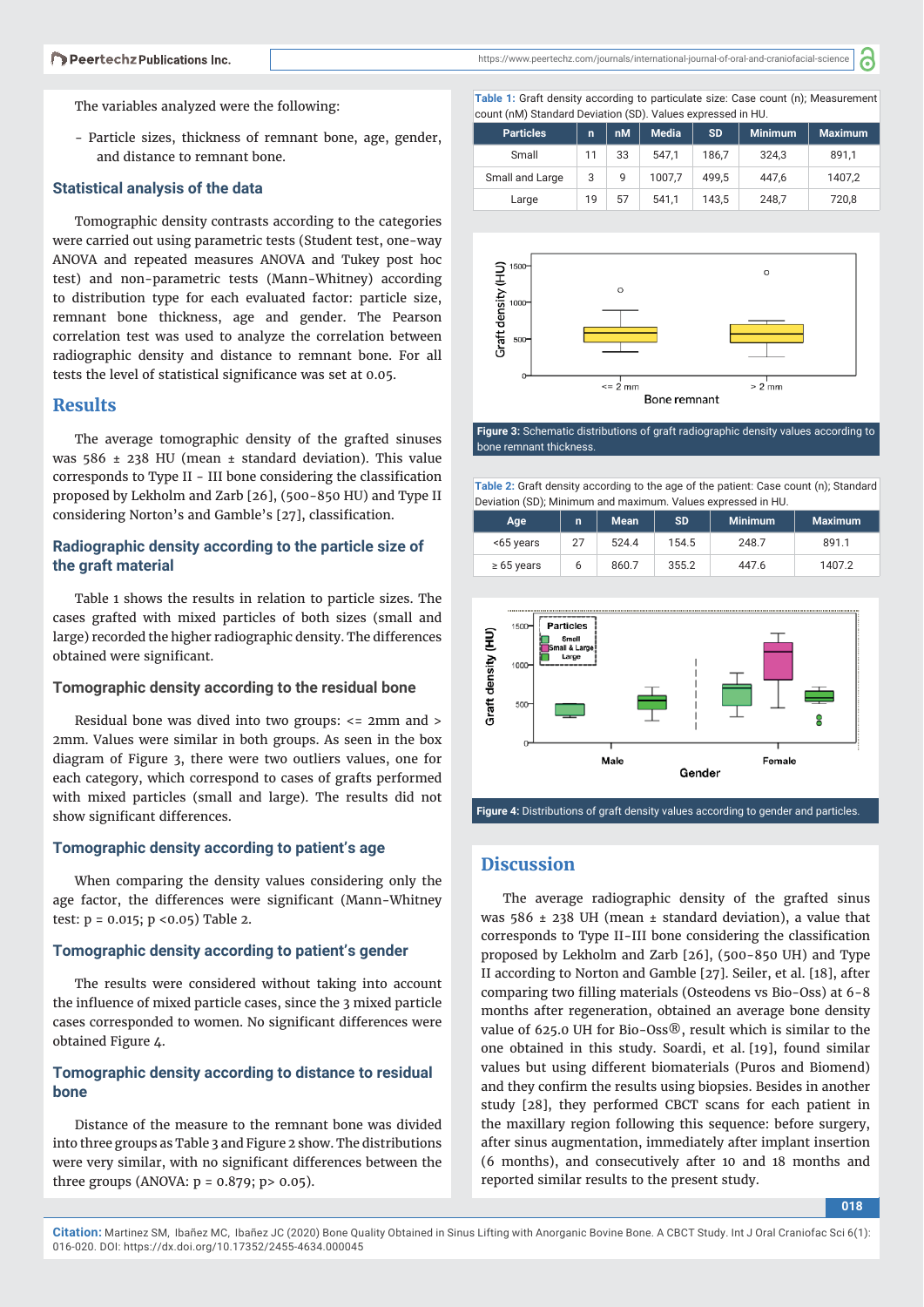#### Peertechz Publications Inc.

ි

**Table 3:** Density according to position of measurement: Case count (n); Half; Standard Deviation (SD); Minimum and maximum. Values expressed in HU.

| <b>Proximity to the remnant</b> | $\mathbf{r}$ | <b>Mean</b> | <b>SD</b> | <b>Minimum</b> | <b>Maximum</b> |
|---------------------------------|--------------|-------------|-----------|----------------|----------------|
| Near                            | 33           | 602.7       | 313.5     | $-70.0$        | 1544.0         |
| Intermediate                    | 33           | 566.9       | 335.9     | $-15.0$        | 1519.0         |
| Far                             | 33           | 562.8       | 397.3     | $-65.0$        | 1631.0         |

In relation to the variable particle size, it was observed that in cases where mixed particles were used, radiographic density was higher, (1007.7 HU), like a Type I bone. It was statistically significant compared to the average of 547 HU and 541 HU that groups of small and large particles had. Seiler, et al. [18]. did not register statistically significant differences in their comparative study between small and large particles within the Bio-Oss group, (650.74 HU and 595 HU respectively.) However, they did not study the combination of both particles. Similar results were obtained by Cassini, et al. [3], in a clinical study in which they study the bone density in sinus grafting using Resonance Frequency Analysis (RFA)

Regarding thickness of bone remnant, no statistically significant results were observed. In their study, Seiler, et al. [18], obtained similar results within the Bio-Oss group, with no statistically significant differences registered. However, Torres J, et al. [29], did find a correlation between insufficient residual bone and sinus grafting density

In relation to age of the patient, an increase in density was observed in patients > 65 years. In contrast, Seiler, et al. [18], didn't have significant results in relation to age. Similar findings show Uzbeck, et al. [30], in their CBCT study

With respect to the gender of the patients, there was a slight increase in women being not statistically significant. Similar results were obtained by Seiler, et al. [18] and Uzbeck, et al. [30].

Regarding the distance to the bone remnant, no significant differences were found. Similar results obtained Soardi C, et al. when they measure the density at 6, 8 and 10mm from the residual ridge [19,28].

As it can be seen in the present study, most of the measurements were performed in the lower portion of the grafted sinus, not higher than 8 mm. The reason for this decision was that most of the implants used nowadays are not too long due the improvements in their microtopography [9- 13]. The use of short implants is as effective as using longer implants [12,15,16,31-34]. Moreover, Shi, et al. [35] showed similar results between 6 and 8mm long implants and 10mm implants in combination with sinus lifting. In addition, the 1 to 9 mm lower portion of a grafted sinus would have greater vascularization, as shown in the work done by Wong, et al. [36],The results of these last two investigations may be related to the findings of the present research.

#### **Conclusion**

The bone density obtained after grafting maxillary sinuses using lateral window technique with ABB as a bone graft and collagen membrane as barrier, and measuring Hounsfield Units in CBCTs, shows quantitative values similar to those of a bone type II - III, providing a high degree of predictability for implant placement 6 months after the sinus intervention.

#### **References**

- 1. Valentini P, Abensur D, Wenz B, Peetz M, Schenk R (2000) Sinus grafting with porous bone mineral (Bio-Oss®) for implant placement: A 5-year study on 15 patients. Int J Periodontics Restorative Dent 20: 245-253. **Link:** https://bit.ly/2KISebz
- 2. Chanavaz M (2000) Sinus Graft procedures and implant Dentistry: A review of 21 years of surgical experience (1979-2000) Implant Dent 9: 197-206. **Link:** https://bit.ly/2Sl1Spc
- 3. Cassini M, Villavicencio H, Ibañez MC, Juaneda MA, Ibañez JC (2014) Does the size of bone graft particles in maxillary sinuses have differential effects on implant stability? Keys of Dentistry 73: 9-22.
- 4. Pasquali PJ, Lucchesi Teixeira M, Altro de Oliveira T, Macedo Scavone LG, et al. (2015) Maxillary Sinus Augmentation Combining Bio-Oss with the Bone Marrow Aspirate Concentrate: A Histomorphometric Study in Humans. Int J Biomater 2015: 121286. **Link:** https://bit.ly/2xgShbu
- 5. Smith M, Duncan WJ, Coates DE (2017) Attributes of Bio-Oss® and Moa-Bone® graft materials in a pilot study using the sheep maxillary sinus model. J Periodont Res 1-11. **Link:** https://bit.ly/2SjFX1o
- 6. Akbarzadeh Baghban A, Dehghani A, Ghanavati F, Zayeri F, Ghanavati F (2009) Comparing alveolar bone regeneration using Bio-Oss and autogenous bone grafts in humans: a systematic review and meta-analysis. Iran Endod J 4: 125- 130. **Link:** https://bit.ly/3bQ8kMG
- 7. Froum SJ, Wallace S, Cho SC, Rosenburg E, Froum S, et al. (2013) A histomorphometric comparison of Bio Oss alone versus Bio Oss and plateletderived growth factor for sinus augmentation: a post-surgical assessment. Int J Periodontic Restorative 33: 269-279. **Link:** https://bit.ly/3aLs4j7
- 8. Geistlich-pharma.com [internet] Geistlich FAQ Geistlich Bio-Oss **Link:** https://bit.ly/2YfeoKp
- 9. Ibañez JC, Jalbout ZN (2002) Immediate loading of Osseotite Implants: twoyear results. Implant Dent 11: 128-136. **Link:** https://bit.ly/3aM2lHh
- 10. Ibañez JC, Tahhan MJ, Zamar JA (2003) Performance of double acid-etched surface external hex titanium implants in relation to one- and two-stage surgical procedures. J Periodontol 74: 1575-1581. **Link:** https://bit.ly/2YekKK5
- 11. Ibañez JC, Tahhan MJ, Zamar JA, Menendez AB, Juaneda AM, et al. (2005) Immediate occlusal loading of double acid-etched surface titanium implants in 41 consecutive full-arch cases in the mandible and maxilla: 6- to 74-month results. J Periodontol 76: 1972-1981. **Link:** https://bit.ly/35m7zbK
- 12. Rodriguez MR, Ibanez MC, Juaneda MA, Marengo H, Ibanez JC (2014) Supervivencia de implantes cortos <- 8mm de superficie arenada y grabada con ácido" Claves de Odontología 73: 49-66. **Link:** https://bit.ly/2W8V5Qn
- 13. Bustos Malberti S, Correa Patino D, Crespo I, Juaneda MA, Ibanez MC, et al. (2016) Evaluation of removal torque in 3i, B&W and Tree-Oss dental implants. An experimental study in rabbits. Revista de la Asociación Odontológica Argentina 104: 150-159. **Link:** https://bit.ly/2W6GtkB
- 14. Sezin M, Croharé L, Ibanez JC (2016) Microscopic Study of Surface Microtopographic Characteristic of Dental Implants. Open Dent J 10: 139-147. **Link:** https://bit.ly/35eXJIn
- 15. Ibanez JC et al. (2020) Long-Term Evaluation of Dental Implants in the Elderly Population. Scientific Archives of Dental Sciences 3: 01-09.
- 16. Ibanez JC, Juaneda MA, Ibanez MC, Juaneda M (2009) Comportamiento de implantes cortos de superficie microtexturada obtenida por doble grabado

**019**